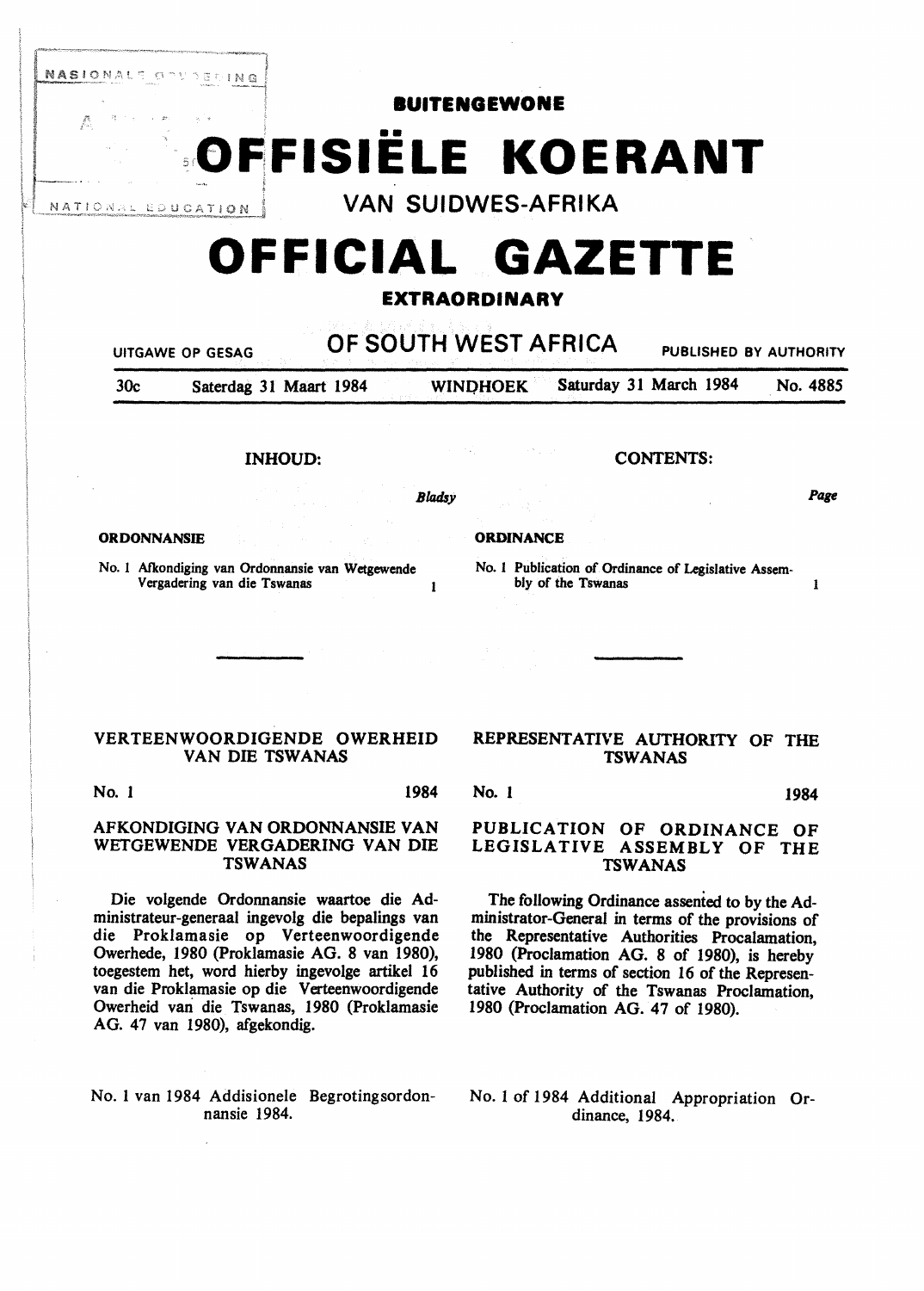

ordonnansie (1983/84), 1984.

### BYLAE TA TIERREUA STELBERSE GERAL BYLAE PER PET LEOP POLITIKE PROSPER.<br>BYLAE 法案环式登记簿 八州行 游天星 2. 人民大学的

| a gykt<br>동용물등                                                                                                                                                                                                                                                                                                                                                                      | - 게용으로                                                                                                                                                                                                                                                                                                                                                                                                                    |
|-------------------------------------------------------------------------------------------------------------------------------------------------------------------------------------------------------------------------------------------------------------------------------------------------------------------------------------------------------------------------------------|---------------------------------------------------------------------------------------------------------------------------------------------------------------------------------------------------------------------------------------------------------------------------------------------------------------------------------------------------------------------------------------------------------------------------|
| REGROTINGSPOS REGISTER<br>Y NO. TITELA SYLVALOGICA<br>- 월로 원시<br>服装箱的                                                                                                                                                                                                                                                                                                               | <b>SEAVEN KOLOMA</b> AN KOLOM 2 MEDIA CONTROL<br>TEST ZER GRISSING VERWEIGEREN.<br>SE DE ANSATION                                                                                                                                                                                                                                                                                                                         |
| ╼╾ᡩ╅╅╇┲╜┽<br>Administrasie<br>-tid edi çol qola <b>şğes e yapa</b> nden) yaçeçdini sül.<br>De sonlayeng sül de vençe di lakanif hijtirkinide<br>with the set 4 of Onderwys will be settled in .<br>THE Grandemann AC, F at [FAD, is beenly<br>mency of it is a Gesondheid, arrived in building<br>their Astestin of the remains, the companies, 1980 the property of the companies, | 20 500<br>tis, on the group pleasent on them per all t<br>wine the bound 305,500 derived because the service<br>, the state and $3.600$ and the construction of the construction of $\sim$<br>Owerhede, 1985 DN Mannobel SN 1988 John<br>Al Galan ag646.000) privated new 2018 spottings of<br>an de grande de la component de grande de la component<br>single set 975.600 sprace i sit has bedract<br>人们 经不同的 经经额 网络海绵属 |

r an Friod Colombia (1985) - Francisco Colombia (1985) - de Participa (1986) - Agregada (1986) - 198<br>Colombia **FRONT PRABLE** 李老夫 小动油